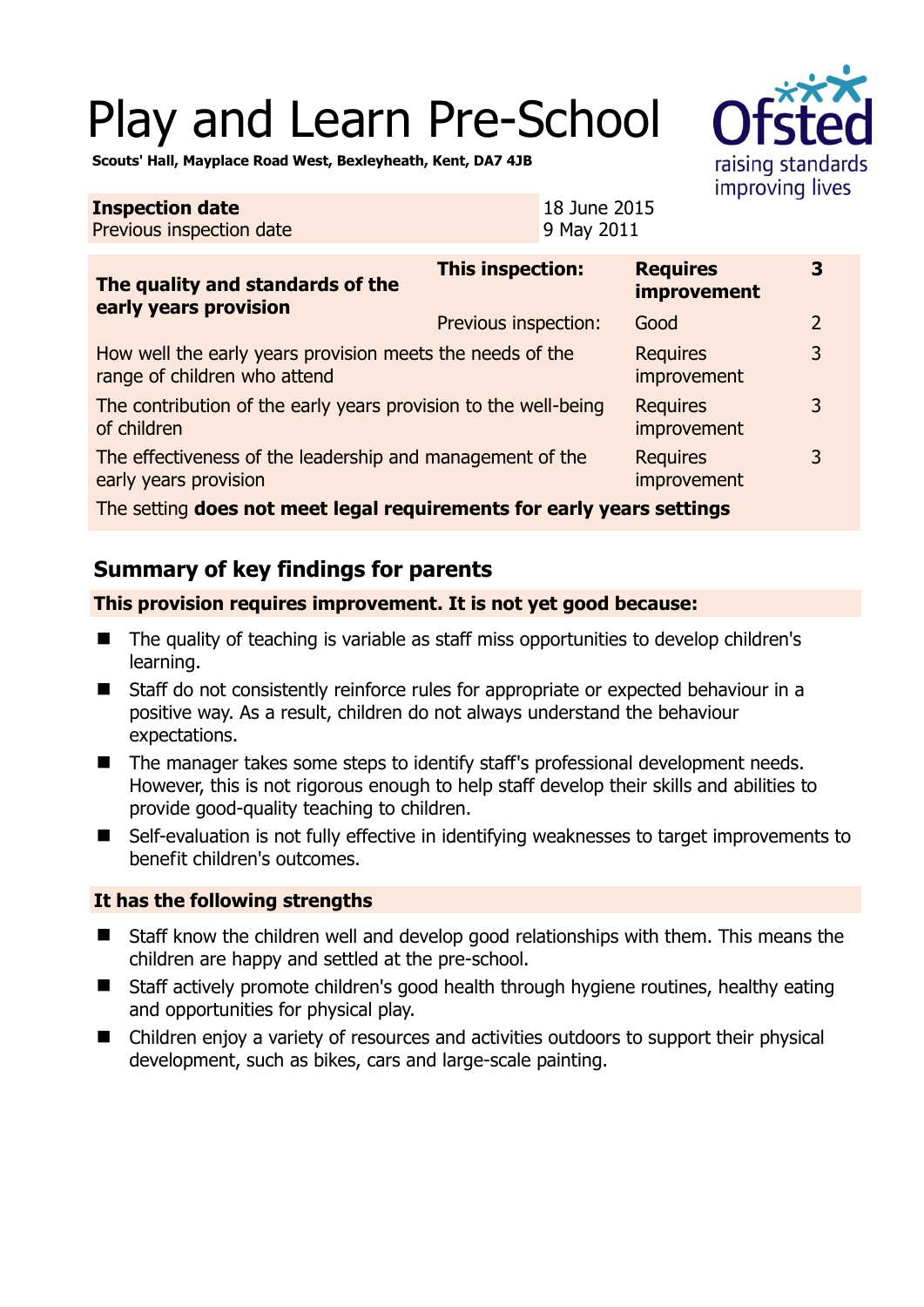## **What the setting needs to do to improve further**

#### **To meet the requirements of the Early Years Foundation Stage the provider must:**

- improve the quality of teaching through more rigorous monitoring of staff practice to provide experiences, interactions and activities that challenge children so they make good progress
- $\blacksquare$  improve staff's understanding of behaviour management so that children have consistent messages so they understand what is expected of them.

#### **To further improve the quality of the early years provision the provider should:**

■ develop the self-evaluation processes so they are effective in identifying weaknesses to target improvements to benefit children's outcomes.

#### **Inspection activities**

- $\blacksquare$  The inspector observed activities and the quality of teaching.
- The inspector took account of the views of parents spoken to on the day of the inspection.
- $\blacksquare$  The inspector held a meeting with the manager and spoke with children and staff.
- The inspector carried out a joint observation with the manager.
- The inspector sampled a range of policies and procedures, suitability checks and staff qualifications.

#### **Inspector**

Nicola Jones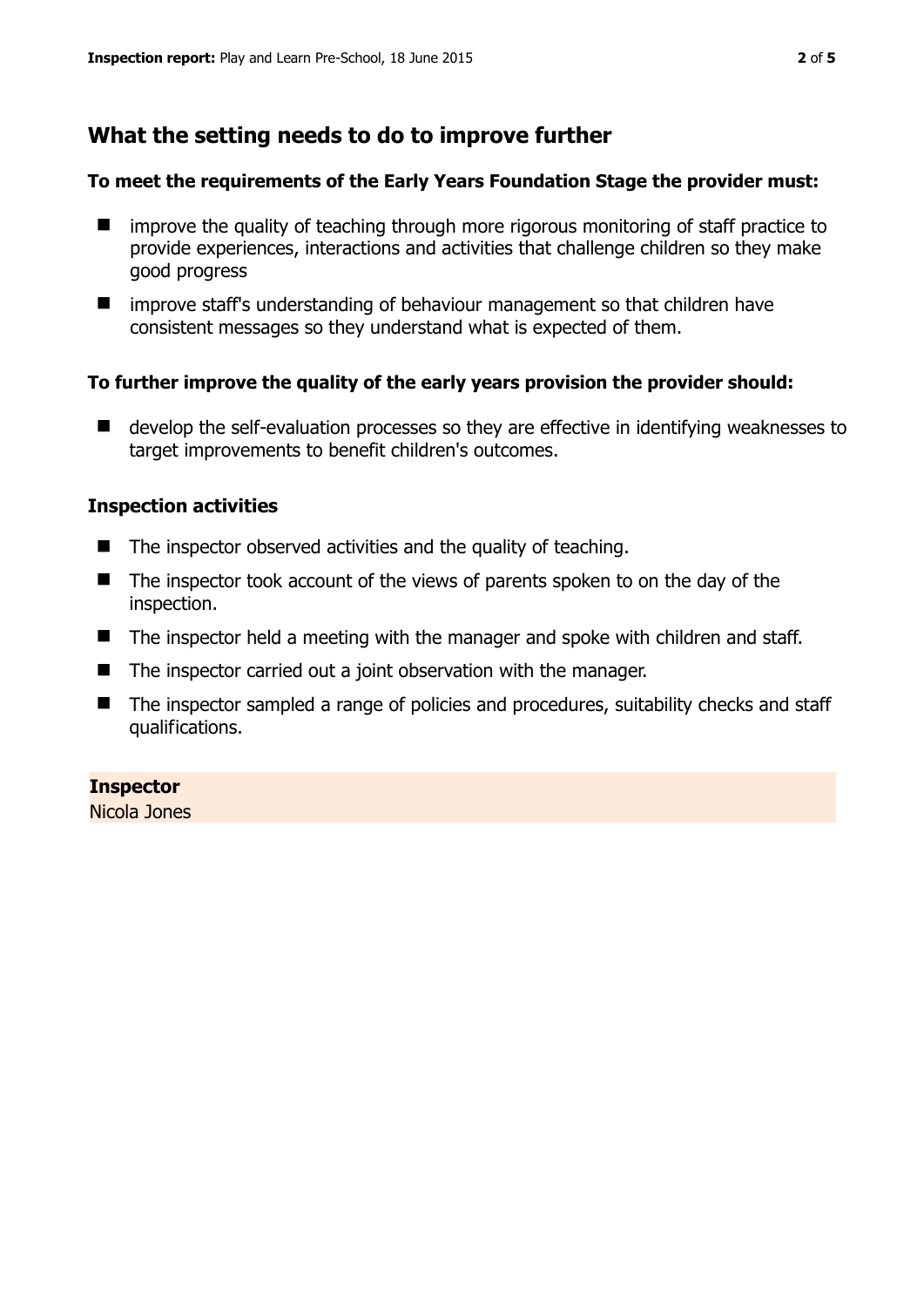## **Inspection findings**

#### **How well the early years provision meets the needs of the range of children who attend. This requires improvement**

Children are happy to attend the pre-school and choose from a range of activities. However, there are times when children play alone without staff support or interaction. As a result, staff do not consistently challenge children's learning and children quickly lose interest. This inconsistency in teaching means not all children make good progress in their learning. Children develop their reading and writing skills ready for starting school as staff help children to recognise their written name. However, at times staff miss opportunities to develop children's understanding of letter sounds to further support their literacy skills. Children enjoy listening to stories. They turn the pages and join in with familiar words and phrases in the story. This appropriately supports their developing language skills.

#### **The contribution of the early years provision to the well-being of children requires improvement**

Staff support children's emotional well-being securely. As a result, children are confident to explore and make their own choices. The effective key-person approach supports children's individual care needs. Staff provide a supportive settling-in process for new children. They work with parents to support children well at this time, which helps develop children's self-esteem and confidence. Children successfully manage their own self-care and hygiene routines. For example, they confidently wash their hands and pour drinks. Staff do not always manage children's behaviour consistently and children are unsure of expectations. As a result, they do not always behave suitably. Staff carry out daily safety checks to minimise possible risks and hazards to children. Children take part in regular fire drills so they learn how to keep safe in an emergency.

#### **The effectiveness of the leadership and management of the early years provision requires improvement**

The manager and staff provide a safe and secure environment. They implement appropriate policies and procedures to support children's well-being and safety. Staff attend regular training, such as first aid and safeguarding. This helps staff to have a good understanding of how to protect children's welfare and manage any concerns about their well-being. The manager monitors staff practice and children's progress. However, this is not fully effective to identify weaknesses in teaching practice and to support staff to develop their practice further. The manager and staff complete some evaluations of the provision to make improvements. However, these are not sufficiently rigorous to identify and address weaknesses in the quality of teaching. Staff form positive partnerships with parents and other providers. They share information and promote a consistent approach to support children's learning and move on to school.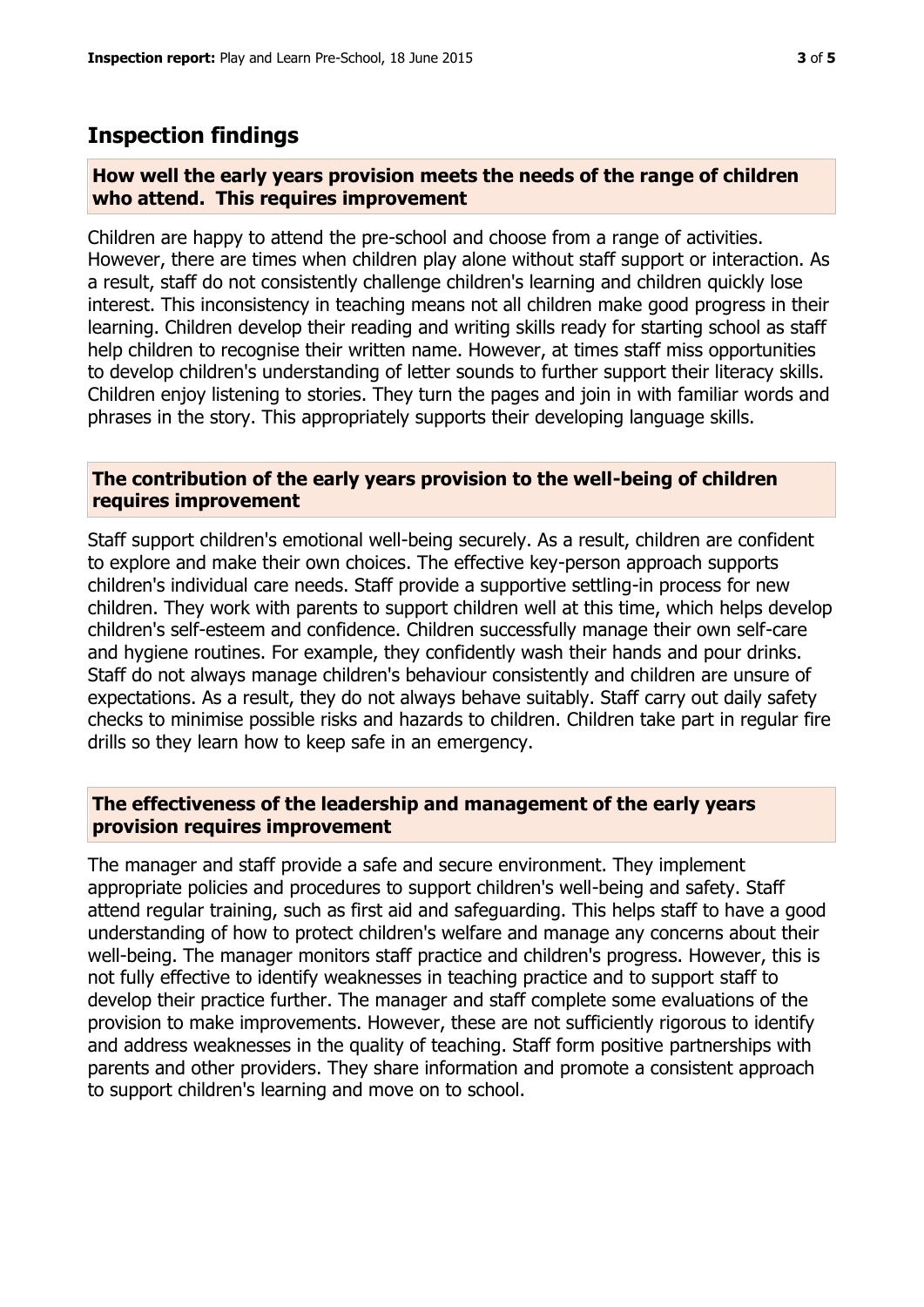## **Setting details**

| Unique reference number       | 115361                   |  |
|-------------------------------|--------------------------|--|
| <b>Local authority</b>        | <b>Bexley</b>            |  |
| <b>Inspection number</b>      | 839986                   |  |
| <b>Type of provision</b>      | Sessional provision      |  |
| <b>Registration category</b>  | Childcare - Non-Domestic |  |
| Age range of children         | $2 - 8$                  |  |
| <b>Total number of places</b> | 24                       |  |
| Number of children on roll    | 24                       |  |
| <b>Name of provider</b>       | <b>Tina Mackin</b>       |  |
| Date of previous inspection   | 9 May 2011               |  |
| <b>Telephone number</b>       | 07762320165              |  |

Play and Learn Pre-School registered in 1993. It operates from a scout hall in Bexleyheath, in the London Borough of Bexley. The pre-school is open each weekday from 9.15am to 12.15pm for 38 weeks of the year. The pre-school supports children with special educational needs and/or disabilities and children who are learning English as an additional language. There are five members of staff, who all hold appropriate early years qualifications at level 2 or 3. The pre-school receives funding for the provision of free early education for children aged two, three and four.

This inspection was carried out by Ofsted under sections 49 and 50 of the Childcare Act 2006 on the quality and standards of provision that is registered on the Early Years Register. The registered person must ensure that this provision complies with the statutory framework for children's learning, development and care, known as the Early Years Foundation Stage.

Any complaints about the inspection or the report should be made following the procedures set out in the guidance 'Complaints procedure: raising concerns and making complaints about Ofsted', which is available from Ofsted's website: www.gov.uk/government/organisations/ofsted. If you would like Ofsted to send you a copy of the guidance, please telephone 0300 123 4234, or email enquiries@ofsted.gov.uk.